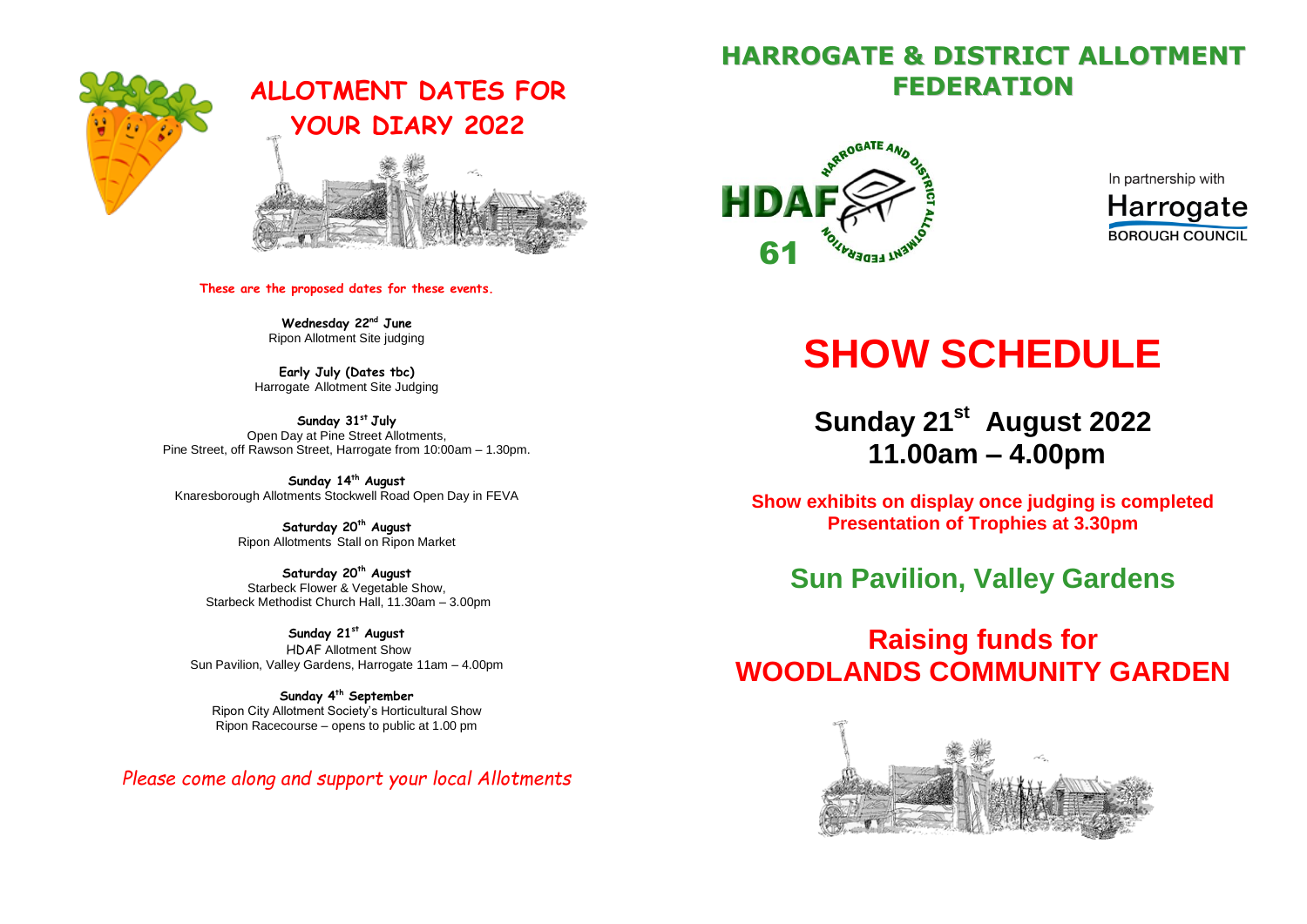### **HARROGATE & DISTRICT ALLOTMENT FEDERATION**

### **CLASS 60 'CAKE TO A SPECIFIED RECIPE'**

#### **61 st ANNUAL SHOW**

### **The Sun Pavilion, Valley Gardens Sunday 21st August 2022 11.00am – 4.00pm**

| Judges:<br>Mr D Allison<br>Veg & Fruit | Mr D Elcock<br><b>Flowers</b> | Mrs J Binns<br>Cakes | Mr & Mrs S Collier<br>Competition |
|----------------------------------------|-------------------------------|----------------------|-----------------------------------|
| Mrs Dorothy Best                       | Mrs J Connell                 |                      | Mr M Hutchinson                   |
| <b>Preserves</b>                       | Children & Photographs        |                      | Novelty                           |

**Staging of exhibits will take place from 8.30am–10.00am on the day of the show. \*\* COMPETITION RULES:**

- entries £3.00 per adult, £1.00 per child (no limit to the number of classes per entry)
- only members of Allotment Associations affiliated to this Federation and their families may enter
- entry forms along with payment must be **handed in to association secretaries** who should forward them to the HDAF Secretary: **MRS A DICKEN**, to be received by her no later than **Thursday 11th August 2022.** No entries will be accepted after this date.
- exhibits must meet the requirements set out in the schedule
- only one exhibit per class
- all exhibits must be grown or made by the exhibitor
- exhibitors' cards must not be altered or defaced in any way. Any alteration will disqualify the entry
- exhibits must not be removed until after the presentation of prizes
- where a member and spouse both exhibit, they should complete separate forms
- entry to the children's classes is open to children and grandchildren under 16 years of age of affiliated members. The exhibits should be arranged by the children and must be their own work.

All exhibitors are invited to donate their exhibits after the Show. They will be donated to "Resurrected Bites" or sold to raise funds for local charities. If you do not want to donate your exhibits, please put a 'Not for Donation' card next to your exhibit.

**\*\*Please note that setting up will not start until 8.30am and must be completed by 10.00am when the judging will start.**



### **BEETROOT RED VELVET CAKE**

#### **Ingredients**

| 75ml      | milk                                      |
|-----------|-------------------------------------------|
|           |                                           |
| 2 tsp     | lemon juice                               |
| 250g      | raw beetroot                              |
| 1 tsp     | vanilla extract                           |
| 125g      | unsalted butter at room temp.             |
| 2         | large eggs                                |
| 250g      | self-raising flour                        |
| 150g      | caster sugar                              |
| 3 tbs     | cocoa powder                              |
| $4.11 + $ | مراجع المتحدد والمستعمل والمتألف المستعمل |

1 ½ tsp baking powder

#### *For the frosting*

- 200g full-fat cream cheese
- 300g icing sugar
- 2 tsp vanilla extract

#### **Method**

- 1. Preheat oven to 180c/160c fan/gas 4. Line two 15cm round loose bottomed cake tins with baking parchment.
- 2. Peel and finely chop beetroot and place into a blender with milk, lemon juice, and vanilla extract. Blend until a puree.
- 3. Mix sugar and butter till smooth; add eggs one at a time with small amount of flour. Mix in remaining flour with cocoa and baking powder, stir in beetroot mixture. Mix well until all combined. Divide mixture between the two tins and bake for  $30 - 40$  minutes until firm.
- 4. To make icing, blend cream cheese with small amount of icing sugar, adding the remaining sugar and vanilla gradually.
- 5. Slice the two cakes horizontally through the middle to create four rounds.
- 6. Spread a little icing evenly across the top of three rounds (reserving some) and stack them with the un-iced round on top. Spread the remaining icing across the top of the cake. (Note: When icing and putting the cakes together it is better to stack bottom to bottom as they will sit more evenly and be less likely to slip. i.e. Slice and fill the 2 cakes, then ice the bottom of one and sit the bottom of the other on it.)



 **Good luck to all competitors**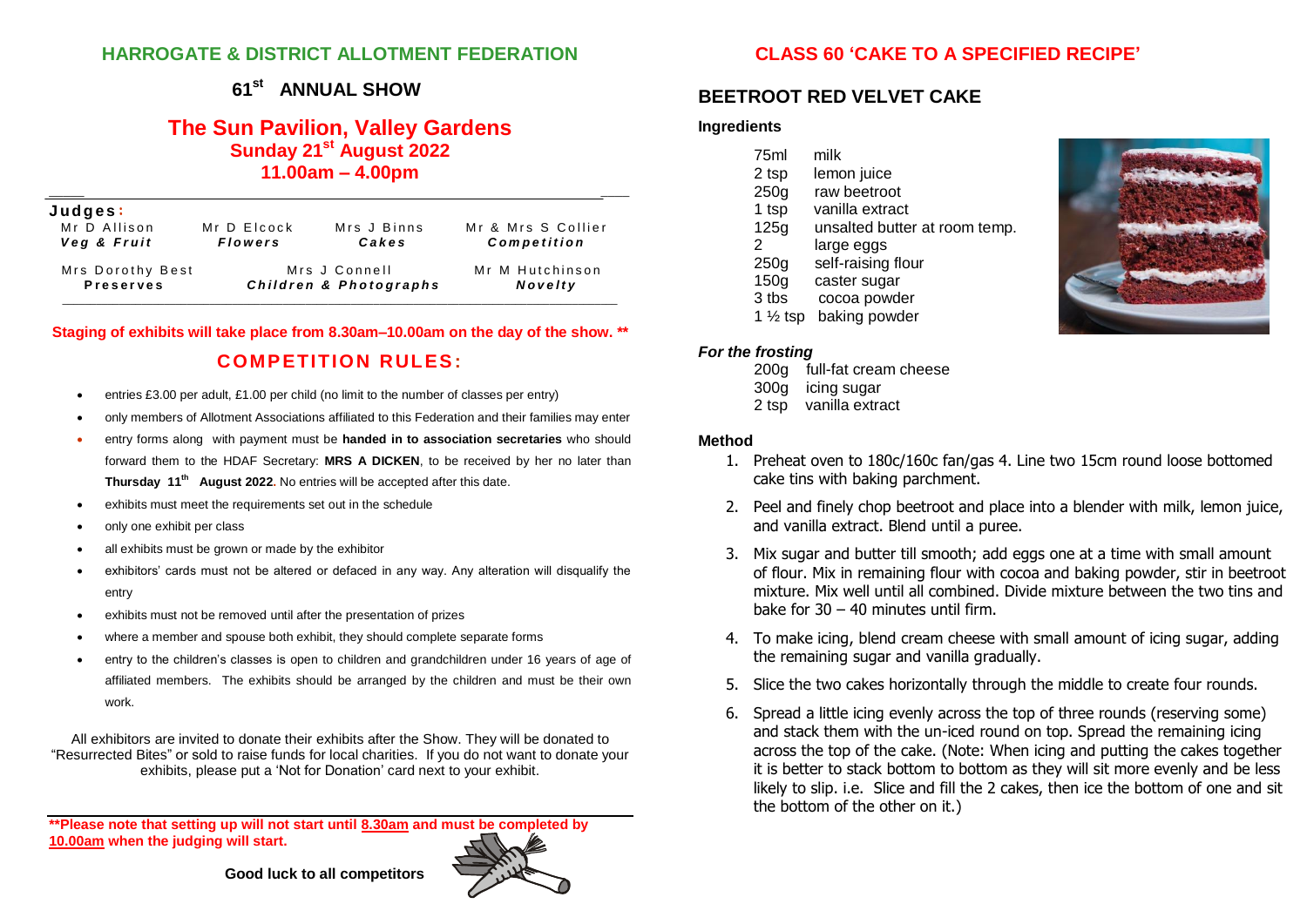### **TOP TRAY CLASS**

The Top Tray class is for a collection of three types of vegetables taken from the following list of fifteen. The quantity of each vegetable required for the collection is given in brackets: **carrots (3), cauliflower (2), onions (3), parsnips (3), peas (6 pods), potatoes (3), runner beans (6 pods), tomatoes (6), french beans (6 pods), sweetcorn (2), pepper (3), cucumber (2), courgettes (3), red beet (3), aubergines (2)**.

Each type of vegetable will be judged out of a total of 20 points. This is split into three sections as follows: 7 points for size, shape and colour; 7 points for condition; 6 points for uniformity. The overall mark will be out of a total of 60.

All vegetables are to be displayed for effect. The vegetables must be displayed within an area measuring 45cm by 60cm (18x24in) without bending any part of them. No part of any exhibit may exceed the size of the tray. A tray or board measuring 45cm by 60cm (18x24in) can be used to display the vegetables, or an area can simply be marked on the staging. Where a tray has a lip or edge, it is the internal measurements that must not exceed 45cm by 60cm (18x24in).

A black cloth is permitted, and the tray may be painted. Parsley is allowed for garnishing, but no other foliage or accessories, such as plates, sand, rings and so on, will be allowed. Onion tops may be tied or whipped using raffia or string.

- Carrots and parsnips must have foliage trimmed back to 7.5cm (3in).
- Peas and beans must be displayed with some stalk attached.
- Tomatoes must be displayed with calyces (the green flower bud case).
- Judges may handle exhibits, open pods etc. to check for quality.
- The tray, board or staging must not be cut or mutilated in any way at all such as cutting holes for standing onions in.

### **TOP VASE CLASS**

The **Top Vase** class is for a vase of mixed flowering stems containing a total of between 5 and 10, taken from a minimum of two different kinds of plants. Please note that it is two different **KINDS** of plants, two varieties of the same plants are **NOT** two kinds.

The display is judged out of a total of 35 points, split into 25 points for the colour, form, condition, quality and freshness of the flowers on display, and 10 points for the overall presentation and effects of the flowers in the vase. The vase will be viewed from all directions. Judging of flowers will be to the normal rules used for other classes.

Stems used in the display must be showing flowers only, no seed heads or berries will be allowed. The vase can be any shape and size and made from any material, but must be in proportion to the display. No marks are awarded for the vase itself.

- No accessories such as bows and additional foliage will be allowed. Foliage which is growing naturally from the flowering stem, and still attached to that stem, is allowed. Packing material - including florists' foam - to keep the stems in place is allowed.
- Flowering stems can be taken from ANY flowering plant.
- The different kinds of plants need to be taken from different genera. For instance, pinks, carnations and sweet william - which are all dianthus - would not be classed as different kinds. • Use only fresh, home-grown flowers. No dried or silk flowers allowed.
- A vase, by definition, is any vessel that can be used to hold cut flowers and which is taller than it is wide at its widest point.

### **Failure to abide by any of these rules will lead to disqualification**

### **TROPHIES AND AWARDS**

### **Society Trophies**

MARGOLIS TROPHY **Harlow Hill - Most Points in Show** HARLOW HILL JUNIOR CUP Harlow Hill Child – Most Points NORTH OUTFALL AUTUMN CUP North Outfall - Most Points in Show NORTH OUTFALL GIFT TOKEN North Outfall Child – Most Points OATLANDS POWELL CUP Oatlands - Most Points in Show OATLANDS JUNIOR CUP Oatlands Child – Most Points PINE STREET AUTUMN CUP Pine Street -Most Points in Show ST ANDREWS SHIELD St Andrews - Most Points in Show STONEFALL CUP Stonefall - Most Points in Show ROWLAND & SHEILA SIMPSON CUP Ripon - Most Points in Show MRS ARTHUR TAYLOR TROPHY AND £3.00 CASH PRIZE

MEDALLION AND £2.00 CASH PRIZE JIM ROBINSON CLARO CUP Claro Road - Best Allotmenteer

### **Show Trophies**

NATIONAL VEGETABLE SOCIETY MEDALLION Best Exhibit - Vegetables MRS ALFRED BRETT TROPHY Best Exhibit - Flowers SOCIETY TROPHY Best Exhibit – Cakes NORTHERN HORTICULTURAL SOCIETY TROPHY Best Exhibit - Preserves THE RON FRY CUP **Best Exhibit - Novice** Best Exhibit - Novice HARLOW CARR CUP **Best Exhibit in Show** MARJORIE AIRD TRAY TOP Tray MARJORIE AIRD VASE TOP Vase CHILDRENS' CUP (Sponsored by Harlow Hill) Most Points – Child BUPA CARE HOMES MOST Points - Novice JOHN ANGUS MCKAY SHIELD Most Points - Vegetables ODDY WILSON TROPHY Most Points – Flowers F CLARK SWEET PEAS TROPHY Most Points – Cakes/Preserves PROFESSIONAL GARDENERS' CUP Most Points in Show HARROGATE BOROUGH COUNCIL Best Plot – Harrogate in Bloom EDGAR SCHOLEY SHIELD Best Allotment Site

NORTH OUTFALL VEGETABLE CUP North Outfall - Most Points - Vegetables MONTAGUE BURTON TROPHY Starbeck or Stonefall - Most Points in Show MRS B H WOOD CUP Starbeck or Stonefall - Most Points - Flowers

Unity - Most Points – Vegetable/Flowers

Unity 2<sup>nd</sup> Most Points - Vegetables/Flowers

**Presentation of Trophies will be made at 3.30pm, followed by the raffle.**